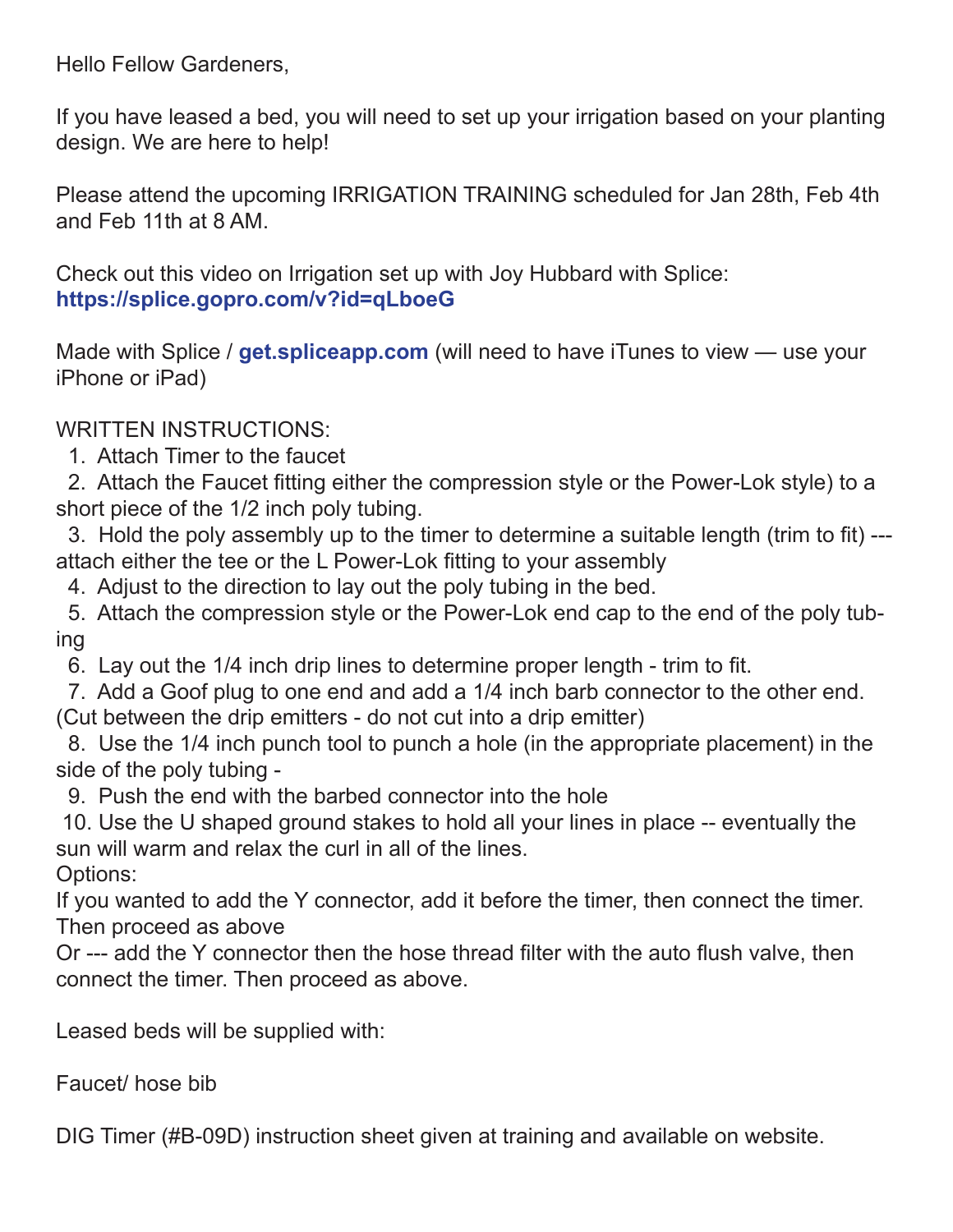1/2 inch poly tubing (for your main line) -- cut to fit your bed

1/4 inch drip line (for your water delivery drip to the plants)

Compression faucet fitting for the 1/2 inch poly tubing (or you can purchase a Power-Lok faucet fitting for easier installation)

1/4 inch Barb x 1/4 inch Barb- connectors for the 1/4 inch drip lines (10)

1/2 inch compression end caps for the 1/2 inch poly line (or you can purchase 1/2 inch Power-Lok end cap).

Members will need to purchase:

Goof plugs for the 1/4 inch drips lines (used to plug the open ends) - you need about 10-12 depending on bed lay out

Power-Lok 1/2 inch fittings - choice of Tee Fitting (T) or Ell fitting (L) depending on how you decide to lay out your bed

1- 9volt battery

1/4 inch hole punch (see parts photo)

Ground staples - 6 inch length - they come in packs of 10

Scissors or pruner style cutters or a cutter suitable for the plastic poly tubing.

Consider optional parts if you choose not to use the provided compression end caps or compression faucet fitting:

Power-Lok 1/2 inch Swivel Coupling/faucet fitting, if you choose not to use compression fittings

Power-Lok 1/2 inch end cap if you choose not to use compression fittings Y connector for the faucet - in case you want to add a hose to your set-up Hose thread filter with auto flush valve

All parts are available at Ace Hardware - PLEASE SEE THE PARTS PHOTOS! THANK YOU TO RITA AND JOY FOR MAKING THIS AVAILABLE TO ALL OUR GAR-DENERS!

See photos on next page.